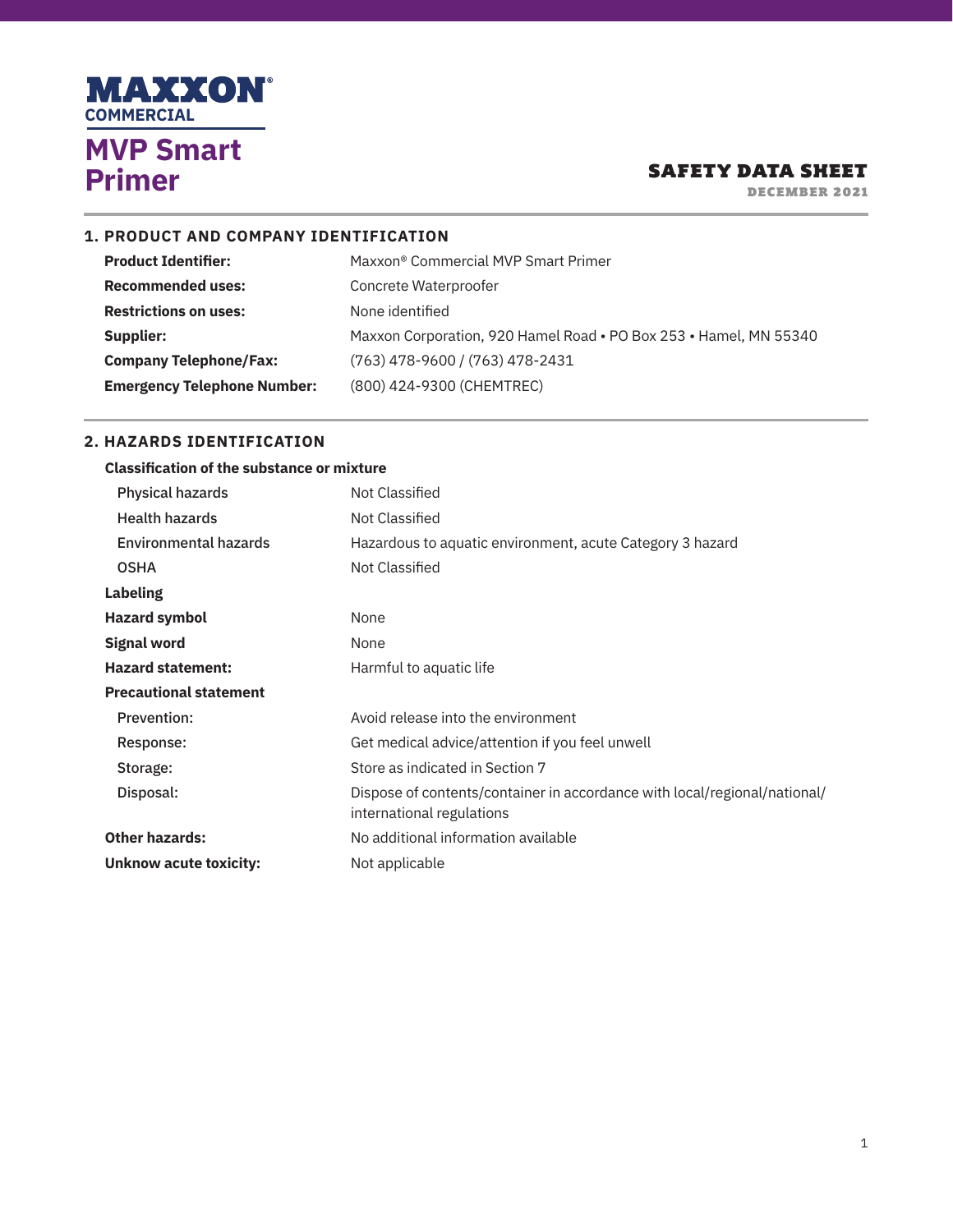

DECEMBER 2021

#### **3. COMPOSITION/INFORMATION ON INGREDIENTS**

#### **Substances:** Not applicable

**Mixtures:** This mixture does not contain any substances to be mentioned according to the criteria of section 3.2 of WHMIS 2015

| <b>CHEMICAL NAME</b>           |             | CAS#       |
|--------------------------------|-------------|------------|
| Dipropylene glycol butyl ether | $0.5 - 1.5$ | 29911-28-2 |
| Ammonium hydroxide             | $\leq$ ().5 | 1336-21-6  |

**Composition Comments:** All concentrations are in percent by weight.

# **4. FIRST AID MEASURES Inhalation: Move to fresh air.** Call a physician if symptoms develop or persist. **Skin contact: Wash skin with soap and water. Obtain medical attention if irritation develops** and persists. **Eye contact: Rinse with water. Remove contact lenses, if resent and easy to do. Continue** rinsing. Get medical attention if irritation develops and persists. **Ingestion: Rinse mouth.** Do not induce vomiting without medial advice. Never give anything by mouth to an unconscious person. Get medical advice/attention if symptoms occur. **Most important symptoms/effects, acute and delayed. Symptoms/effects after eye contact: Direct contact with eyes may cause temporary irritation. Indication of immediate medical attention and special treatment needed, if necessary Other medical advice or treatment:** Treat symptomatically.

**General information:** Ensure that medical personal are aware of the material(s) involved, and take precautions to protect themselves.

#### **5. FIRE FIGHTING MEASURES**

| <b>Extinguishing media</b>                     |                                                                                                            |
|------------------------------------------------|------------------------------------------------------------------------------------------------------------|
| Suitable extinguishing media:                  | Use extinguishing measures that are appropriate to local circumstances and the<br>surrounding environment. |
| Unsuitable extinguishing media:                | Caution: Use of water spray when fighting fire may be inefficient.                                         |
| Specific hazards arising<br>from the chemical: | No information available.                                                                                  |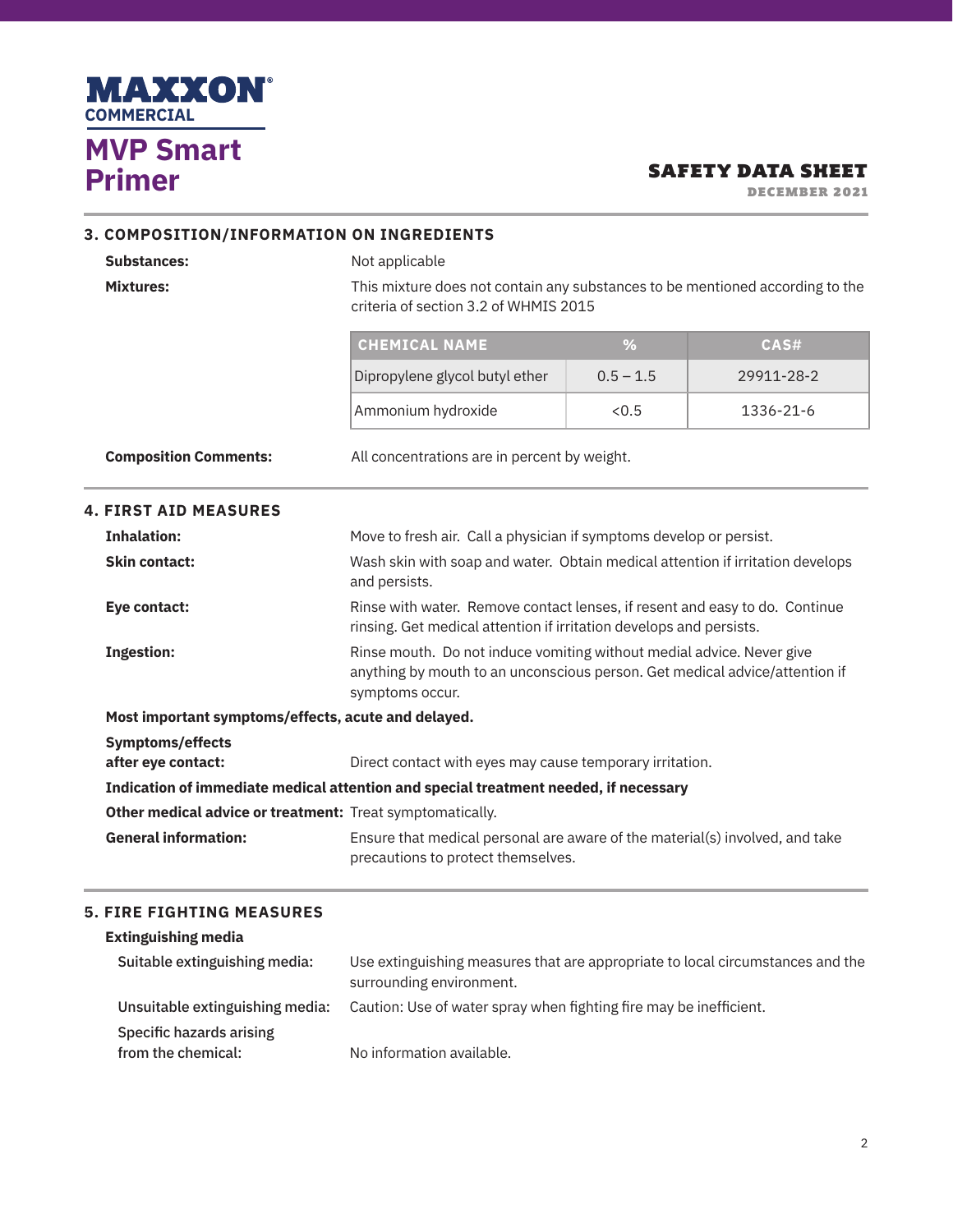

DECEMBER 2021

| 5. FIRE FIGHTING MEASURES Continued                                |                                                                                                |
|--------------------------------------------------------------------|------------------------------------------------------------------------------------------------|
| Special protective equipment and<br>precautions for fire-fighters: | Wear full fire fighting turn-out gear (full Bunker gear) and respiratory protection<br>(SCBA). |
| <b>Fire-fighting equipment</b>                                     |                                                                                                |
| and instructions:                                                  | Keep upwind of the fire. Move containers from fire area if can do so without risk.             |
| <b>Specific Methods:</b>                                           | Use standard firefighting procedures and consider the hazards of other involved<br>materials.  |
| <b>General fire hazards:</b>                                       | No unusual fire or explosive hazards noted.                                                    |

### **6. ACCIDENTAL RELEASE MEASURES**

|                                                      | Personal precautions, protective equipment and emergency procedures                                                                                                                                                                                                                                                                 |
|------------------------------------------------------|-------------------------------------------------------------------------------------------------------------------------------------------------------------------------------------------------------------------------------------------------------------------------------------------------------------------------------------|
| <b>General measures:</b>                             | Keep unnecessary personnel away. Keep people away from and upwind of spill/<br>leak. Wear appropriate protective equipment and clothing during clean-up.<br>Ensure adequate ventilation. Local authorities should be advised if significant<br>spillages cannot be contained. For personal protection, see section 8 of the<br>SDS. |
| Methods and material for containment and cleaning up |                                                                                                                                                                                                                                                                                                                                     |
| For containment:                                     | This product is miscible in water. Prevent product from entering drains.                                                                                                                                                                                                                                                            |
| <b>Methods for cleaning up</b>                       |                                                                                                                                                                                                                                                                                                                                     |
| Small spill:                                         | Wipe up with adsorbent material (e.g. cloth, fleece). Clean surface thoroughly<br>to remove residual contamination. Never return spills to original containers for<br>re-use. Never return spills to original containers for re-use. For waste dispoal,<br>see section 13 of the SDS.                                               |
| Large spill:                                         | Stop the flow of material, if this is without risk. Dike the spilled material,<br>where this is possible. Absorb in vermiculite, dry sand or earth and place into<br>containers. Following product recovery, flush area with water.                                                                                                 |
| <b>Environmental precautions:</b>                    | Avoid release into the environment. Inform appropriate managerial or<br>supervisory personnel of all environmental releases. Prevent further leakage or<br>spillage if safe to do so.                                                                                                                                               |

#### **7. HANDLING AND STORAGE**

## **Precautions for safe handling**

| Advice on safe handling: | Avoid breathing vapor or mist. Provide adequate ventilation. Wear appropriate |
|--------------------------|-------------------------------------------------------------------------------|
|                          | personal protective equipment. Avoid release to the environment.              |
| Hygiene measures:        | Wash contaminated clothing before reuse. Always wash hands after handling     |
|                          | the product.                                                                  |

#### **Conditions for safe storage, including any incompatibilities**

| Storage conditions: | Store in tightly closed original container. Store away from incompatible |
|---------------------|--------------------------------------------------------------------------|
|                     | materials (See section 10 of SDS).                                       |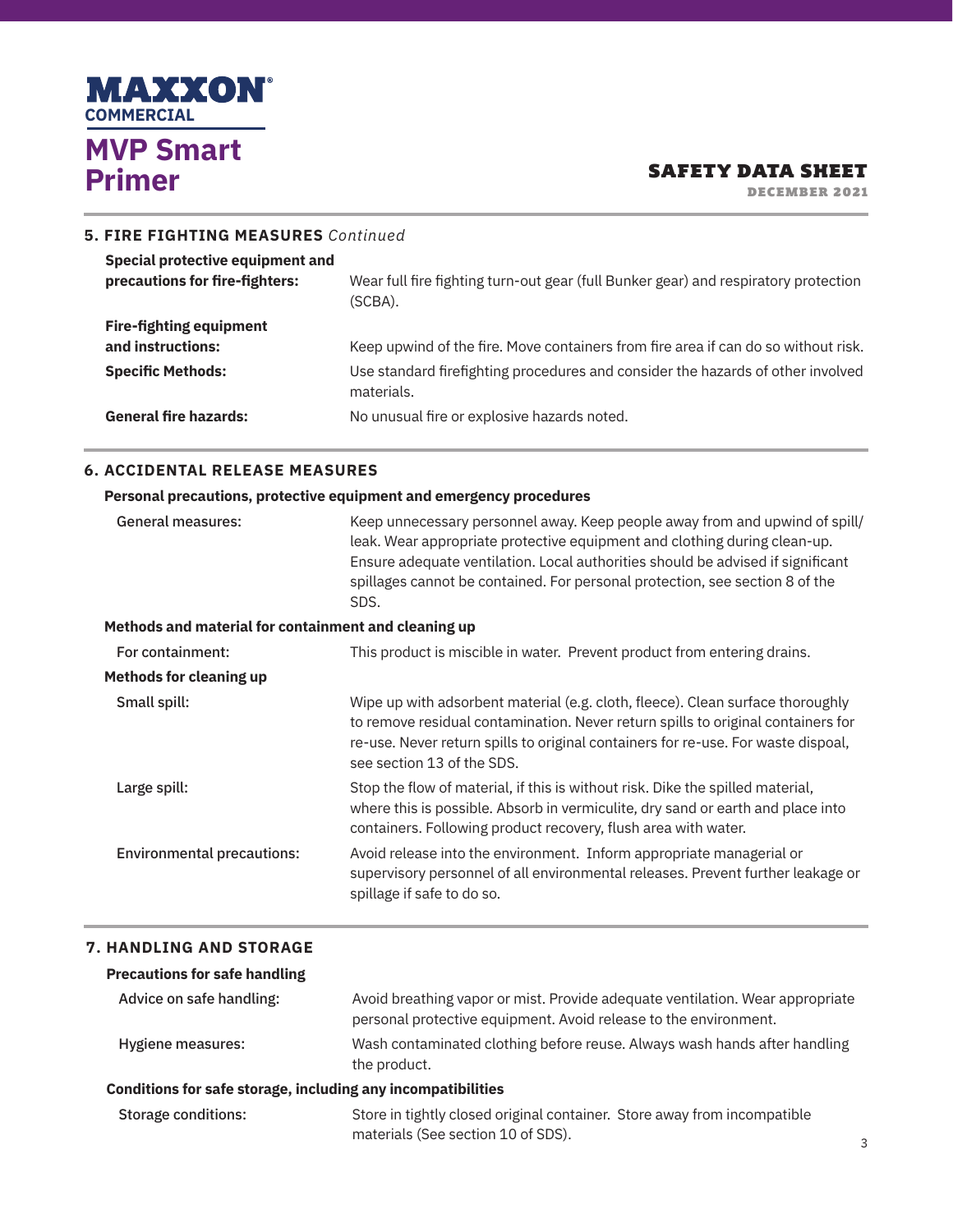

DECEMBER 2021

### **8. EXPOSURE CONTROLS / PERSONAL PROTECTION**

## **Occupational exposure limits US. ACGIH Threshold Limits**

| <b>COMPONENTS</b>     | <b>TYPE</b> | <b>VALUE</b> |
|-----------------------|-------------|--------------|
| Ammonium hydroxide    | <b>STFI</b> | 35 ppm       |
| $(CAS 1336 - 21 - 6)$ | TWA         | 25 ppm       |

# **US. NIOSH: Pocket Guide to Chemical Hazards**

| <b>COMPONENTS</b>     | <b>TYPE</b> | <b>VALUE</b>        |
|-----------------------|-------------|---------------------|
|                       | <b>STEL</b> | $27 \text{ mg/m}^3$ |
| Ammonium hydroxide    | <b>STEL</b> | 35 ppm              |
| $(CAS 1336 - 21 - 6)$ | <b>TWA</b>  | 18 mg/m $3$         |
|                       | <b>TWA</b>  | 25 ppm              |

| <b>Biological limit values:</b>                               | No biological exposure limits noted for ingredient(s).                                                                                                                                                                                                                                                                                                                 |  |
|---------------------------------------------------------------|------------------------------------------------------------------------------------------------------------------------------------------------------------------------------------------------------------------------------------------------------------------------------------------------------------------------------------------------------------------------|--|
| <b>Appropriate engineering controls:</b>                      | Good general ventilation should be used. Ventilation rates should be match to<br>conditions. If applicable, use process enclosures, local exhaust ventilation, or<br>other engineering controls to be maintain airborne levels below recommended<br>exposure limits. If exposure limits have not been established, maintain airborne<br>levels to an acceptable level. |  |
| Individual protection measures/personal protective equipment: |                                                                                                                                                                                                                                                                                                                                                                        |  |

| Eye/face protection:                  | Wear safety glasses with side shields (or goggles).                                                                                                                                                                     |
|---------------------------------------|-------------------------------------------------------------------------------------------------------------------------------------------------------------------------------------------------------------------------|
| Skin protection -<br>Hand protection: | Wear appropriate chemical resistant gloves.                                                                                                                                                                             |
| Skin protection - Other:              | Wear suitable protective clothing.                                                                                                                                                                                      |
| <b>Respiratory protection:</b>        | In case of insufficient ventilation, wear suitable respiratory equipment.                                                                                                                                               |
| Thermal hazard:                       | Wear appropriate thermal protective clothing, when necessary.                                                                                                                                                           |
| General hygiene considerations:       | Always observe good personal hygiene measures, such as washing after<br>handling material and before eating, drinking, and/or smoking. Routinely wash<br>work clothing and protective equipment to remove contaminants. |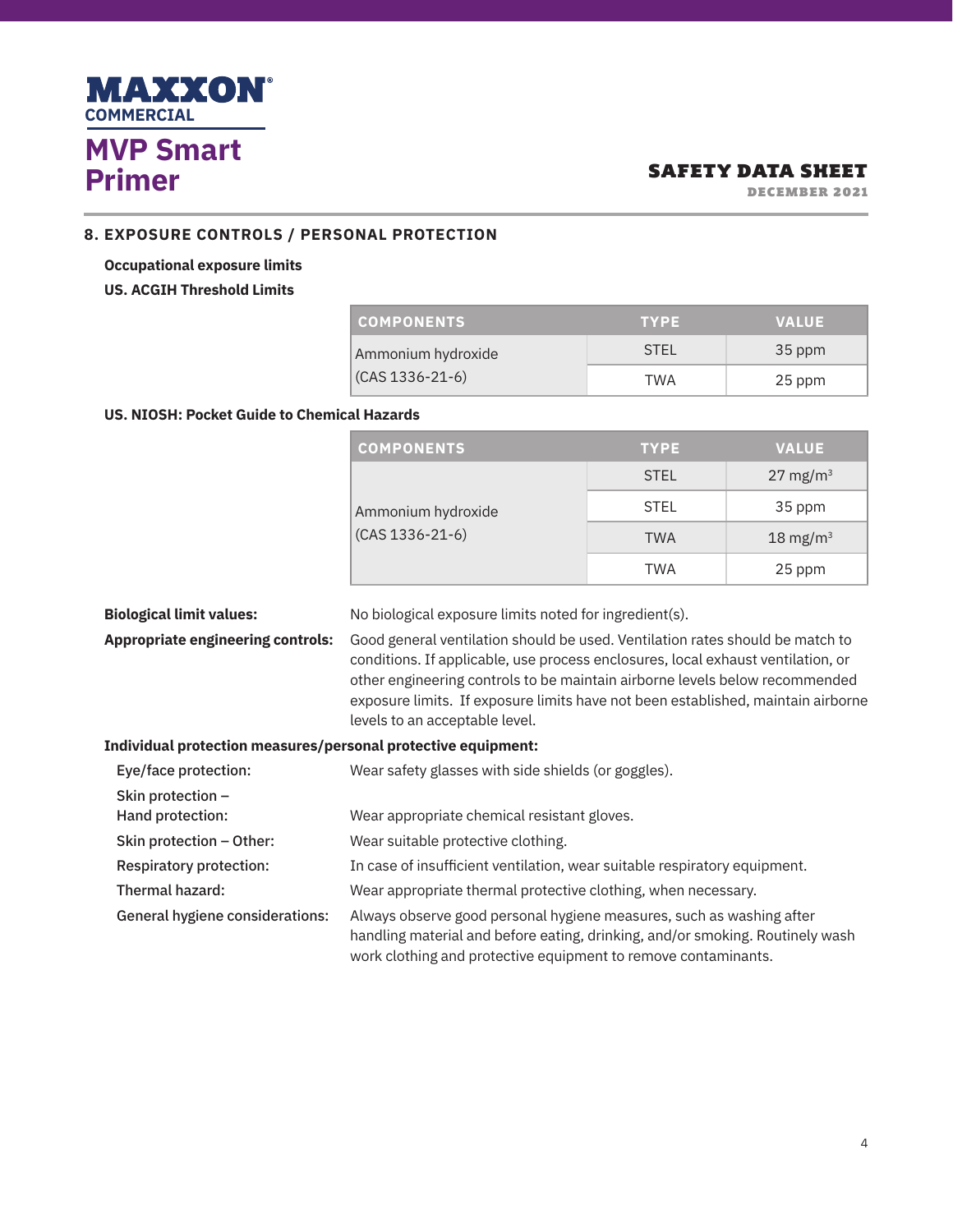

DECEMBER 2021

## **9. PHYSICAL AND CHEMICAL PROPERTIES**

| <b>Appearance</b>                                 |                  |  |  |  |  |
|---------------------------------------------------|------------------|--|--|--|--|
| <b>Physical state</b>                             | Liquid           |  |  |  |  |
| Form                                              | Liquid           |  |  |  |  |
| Color                                             | Milky white      |  |  |  |  |
| Odor                                              | Slight           |  |  |  |  |
| Odor threshold                                    | Not available    |  |  |  |  |
| рH                                                | $8 - 10$         |  |  |  |  |
| Melting point / freezing point                    | 32°F (0 °C)      |  |  |  |  |
| <b>Initial boiling point and</b>                  |                  |  |  |  |  |
| boiling range                                     | >212°F (>100 °C) |  |  |  |  |
| <b>Flash point</b>                                | Not available    |  |  |  |  |
| <b>Evaporation rate</b>                           | Not available    |  |  |  |  |
| Not available<br><b>Flammability (solid, gas)</b> |                  |  |  |  |  |
| Lower and upper flammability or explosive limits  |                  |  |  |  |  |
| Flammability limit - lower (%)                    | Not available    |  |  |  |  |
| Flammability limit - upper (%)                    | Not available    |  |  |  |  |
| Explosive limit - lower (%)                       | Not available    |  |  |  |  |
| Explosive limit - upper (%)                       | Not available    |  |  |  |  |
| <b>Vapor pressure</b>                             | Not available    |  |  |  |  |
| <b>Vapor density</b>                              | Not available    |  |  |  |  |
| <b>Relative density</b>                           | Not available    |  |  |  |  |
| Solubility(ies): Solubility (water)               | Miscible         |  |  |  |  |
| <b>Partition co-efficient:</b>                    |                  |  |  |  |  |
| n-octanol/water                                   | Not available    |  |  |  |  |
| <b>Auto-ignition temperature</b>                  | Not available    |  |  |  |  |
| <b>Decomposition temperature</b>                  | Not available    |  |  |  |  |
| Other information                                 |                  |  |  |  |  |
| <b>Explosive properties</b>                       | Not available    |  |  |  |  |
| <b>Oxidizing properties</b>                       | Not available    |  |  |  |  |
| <b>VOC</b>                                        | Not available    |  |  |  |  |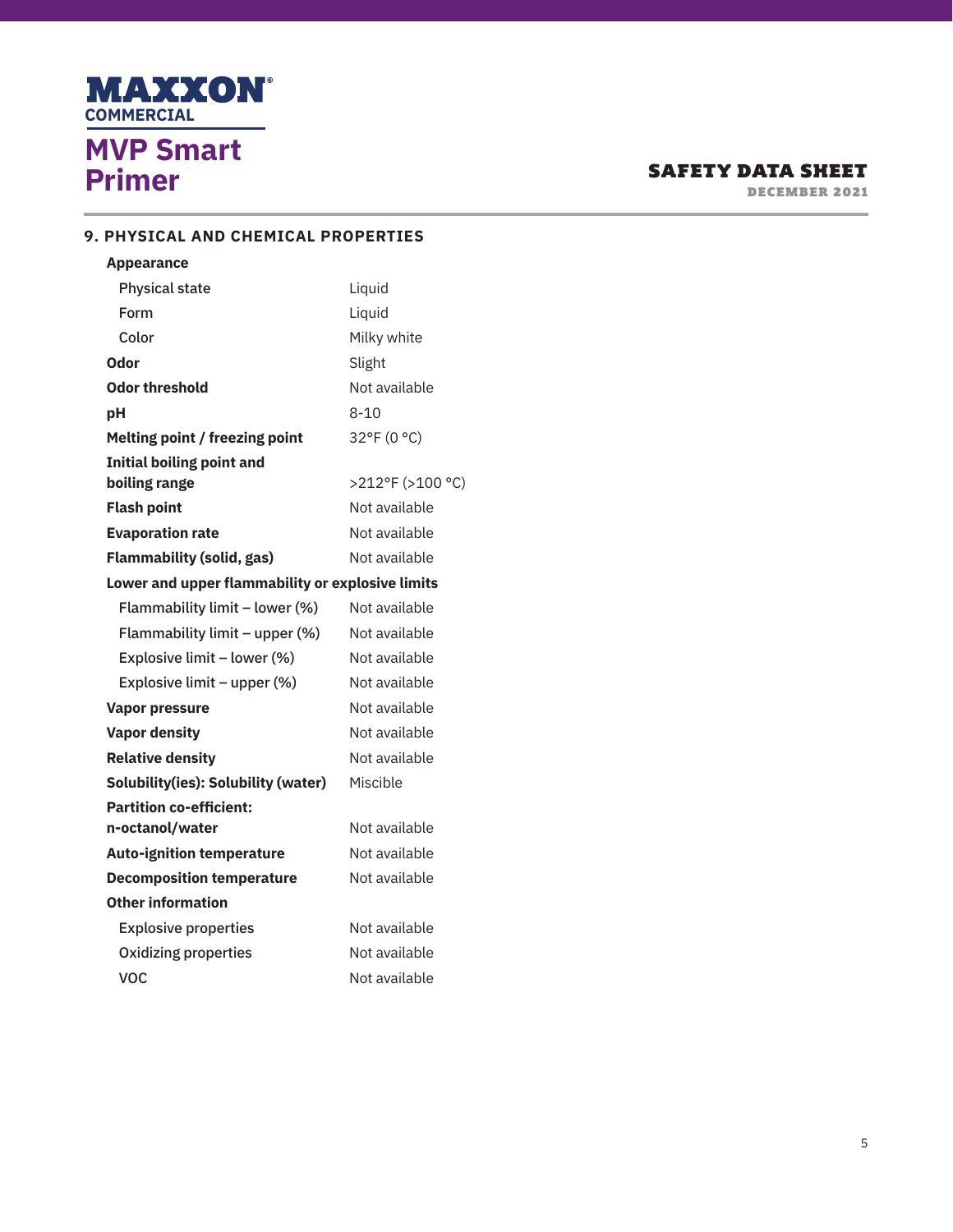

DECEMBER 2021

| This product is stable and non-reactive under normal conditions of use, storage<br>and transport. |
|---------------------------------------------------------------------------------------------------|
| Stable under normal conditions.                                                                   |
|                                                                                                   |
| No dangerous reactions known under normal conditions of use.                                      |
| Heat. Ignition sources. Contact with incompatible materials.<br>Keep from freezing.               |
| Strong oxidizing agents. Halogens. Acids.                                                         |
| No hazardous decomposition products are known.                                                    |
|                                                                                                   |

### **11. TOXICOLOGICAL INFORMATION**

#### **Information on toxicological likely routes of exposure**

| Inhalation:                                                                      | Prolonged inhalation may be harmful.                                                                                    |
|----------------------------------------------------------------------------------|-------------------------------------------------------------------------------------------------------------------------|
| Skin contact:                                                                    | Prolonged skin contact may cause temporary irritation.                                                                  |
| Eye contact:                                                                     | Direct contact with eyes may cause temporary irritation.                                                                |
| Ingestion:                                                                       | May cause discomfort is swallowed.                                                                                      |
| Symptoms related to physical,<br>chemical, and toxicological<br>characteristics: | Direct contact with eyes may cause temporary irritation.                                                                |
| <b>Information on toxicological effects</b>                                      |                                                                                                                         |
| Acute toxicity:                                                                  | Not expected to be acutely toxic.                                                                                       |
| Skin corrosion/irritation:                                                       | Prolonged skin contact may cause temporary irritation.                                                                  |
| Serious eye damage/<br>eye irritation:                                           | Direct contact with eyes may cause temporary irritation.                                                                |
| <b>Respiratory or skin sensitization</b>                                         |                                                                                                                         |
| <b>Respiratory sensitization:</b>                                                | Not a respiratory sensitizer.                                                                                           |
| <b>Skin Sensitization:</b>                                                       | This product is not expected to cause skin sensitization.                                                               |
| Germ cell mutagenicity:                                                          | No data is available to indicate product, or any components present at a great<br>than 0.1% are mutagenic or genotoxic. |
| Carcinogenicity:                                                                 | Not classifiable as to carcinogenicity to humans.                                                                       |
| <b>IARC Monographs: Overall</b><br><b>Evaluation of Carcinogenicity</b>          | Not listed                                                                                                              |
| <b>NTP Report on Carcinogens</b>                                                 | Not listed                                                                                                              |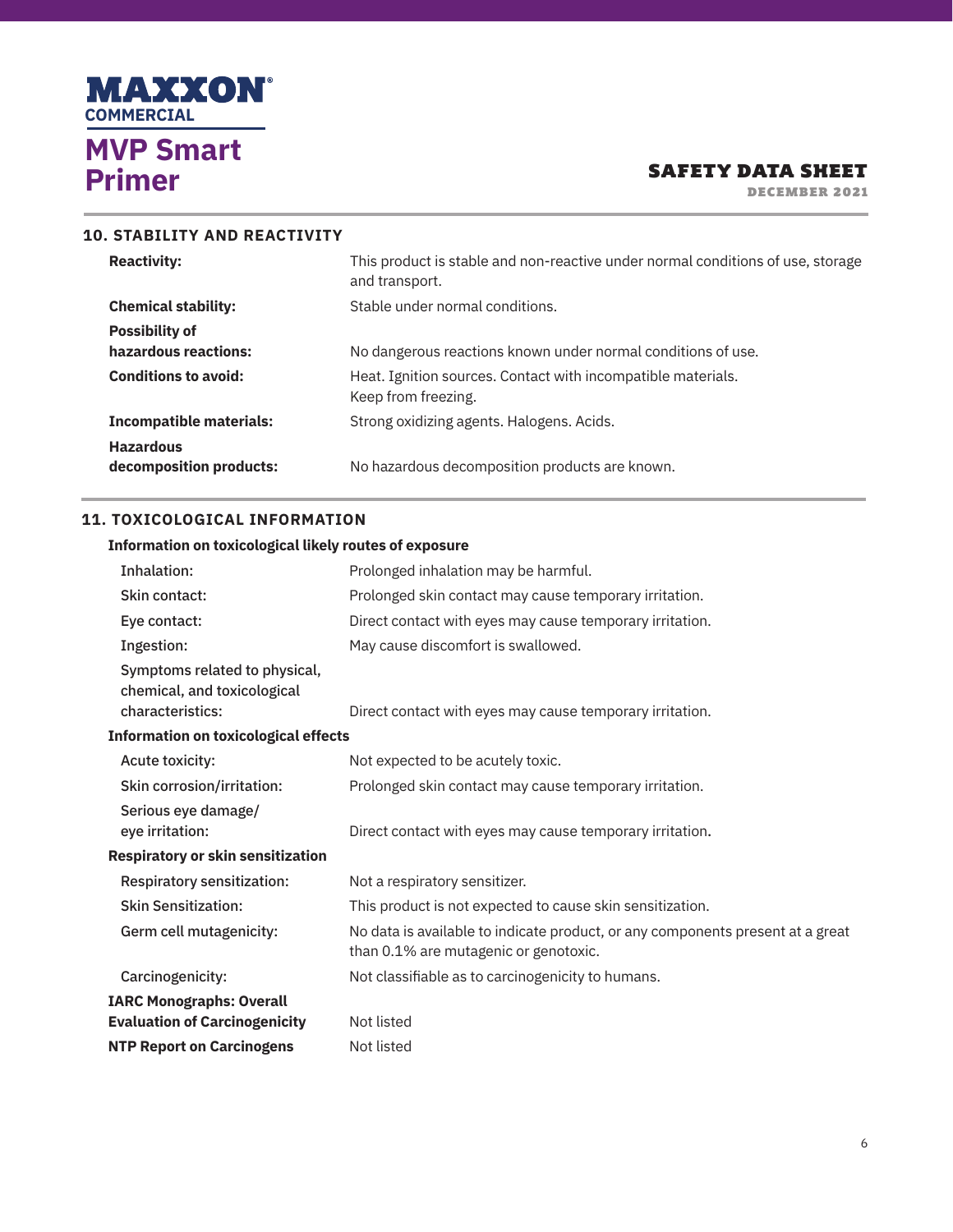

DECEMBER 2021

## **11. TOXICOLOGICAL INFORMATION** *Continued*

| <b>OSHA Specifically regulated Substances</b>       |                                                        |  |  |
|-----------------------------------------------------|--------------------------------------------------------|--|--|
| (29CRF 1910.001-1053)                               | Not regulated                                          |  |  |
| <b>Reproductive toxicity</b>                        | Not classified                                         |  |  |
| Specific target organ toxicity -<br>single exposure | Not classified                                         |  |  |
| Specific target organ toxicity -                    |                                                        |  |  |
| repeated exposure                                   | Not classified                                         |  |  |
| <b>Aspiration hazard</b>                            | Not an aspiration hazard                               |  |  |
| <b>Chronic effects</b>                              | Prolong inhalation may be harmful                      |  |  |
| <b>Further information:</b>                         | No other specific acute or chronic health impact noted |  |  |
|                                                     |                                                        |  |  |

## **12. ECOLOGICAL INFORMATION**

#### **Toxicity**

| <b>Ecotoxicity:</b>                  | Harmful to aquatic life |                    |                           |                 |
|--------------------------------------|-------------------------|--------------------|---------------------------|-----------------|
| <b>PRODUCT/INGREDIENT NAME</b>       |                         | <b>RESULTS</b>     | <b>SPECIES</b>            | <b>EXPOSURE</b> |
| Ammonium hydroxide (CAS 1336-21-6)   |                         | $LC50 - 0.66$ mg/1 | Crustacea – Daphnia magna | 48 hours        |
| <b>Persistence and degradability</b> |                         | No data available  |                           |                 |
| <b>Bioaccumulative potential</b>     |                         | No data available  |                           |                 |
| <b>Mobility in soil</b>              |                         | No data available  |                           |                 |
| <b>Other information</b>             |                         | None known         |                           |                 |

#### **13. DISPOSAL CONSIDERATIONS**

| <b>13. DISPOSAL CONSIDERATIONS</b><br><b>Disposal methods</b> |                                                                                                                   |
|---------------------------------------------------------------|-------------------------------------------------------------------------------------------------------------------|
| <b>Disposal instructions:</b>                                 | Dispose in accordance with applicable federal, state, and local regulations.<br>Recycle responsibly.              |
| Local disposal regulations:                                   | Dispose of in accordance with local regulations.                                                                  |
| Hazardous waste code:                                         | The waste code should be assigned in discussion between the user, the<br>producer and the waste disposal company. |
| <b>Waste from residues /</b><br>unused products:              | Dispose of in accordance with local regulations.                                                                  |
| <b>Contaminated packaging:</b>                                | Dispose of in accordance with local regulations.                                                                  |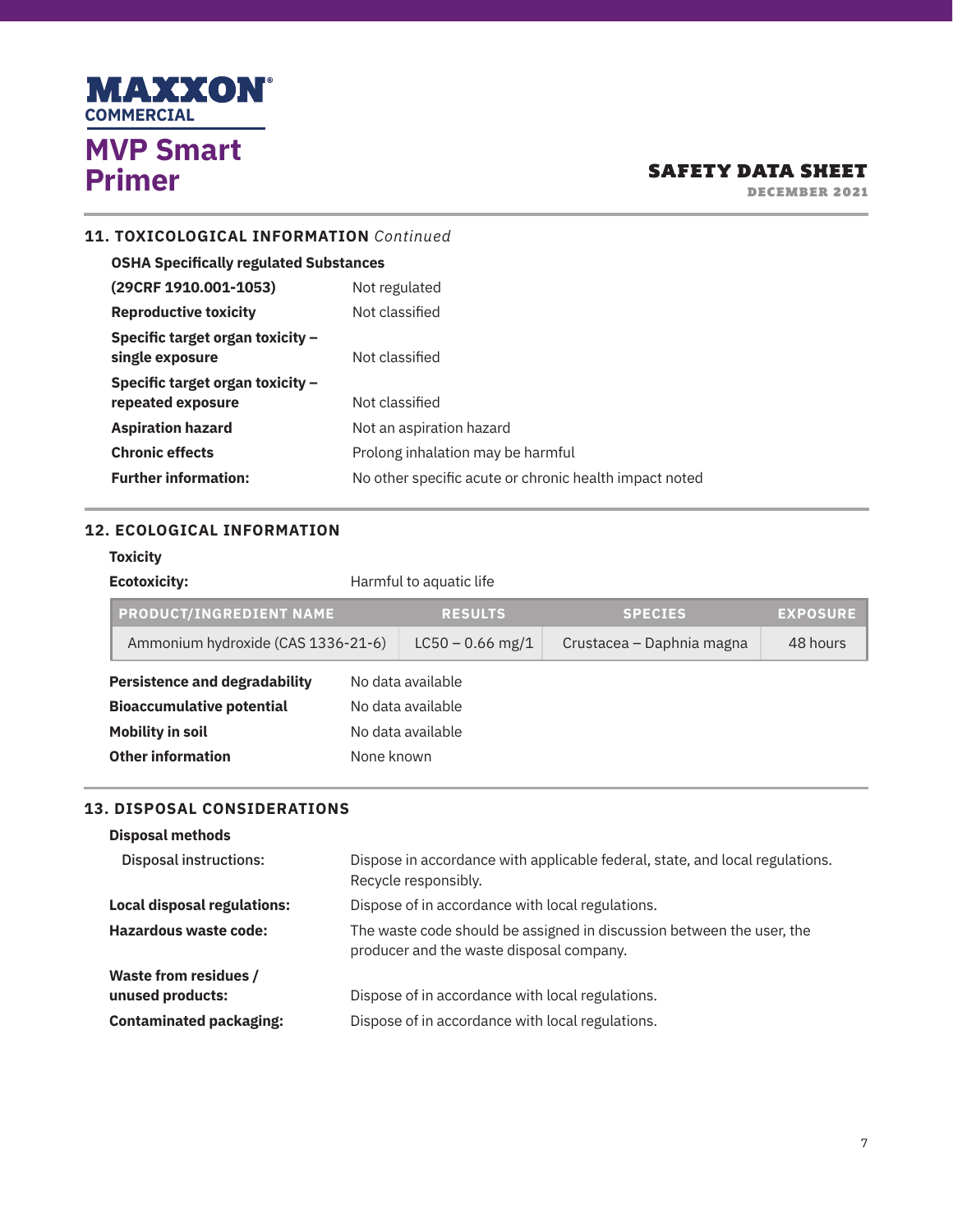

DECEMBER 2021

## **14. TRANSPORTATION INFORMATION**

| <b>Basic shipping description:</b>    | In accordance with TDG.           |
|---------------------------------------|-----------------------------------|
| <b>Transportation of</b>              |                                   |
| dangerous goods:                      | Not regulated for transport.      |
| Transport information / DOT:          | Not regulated as dangerous goods. |
| Air and sea transport                 |                                   |
| IMDG:                                 | Not regulated as dangerous goods. |
| IATA:                                 | Not regulated as dangerous goods. |
| <b>Transport in bulk</b>              |                                   |
| <b>Transport in bulk according to</b> |                                   |
| Annex II of MARPOL 73/78 and          |                                   |
| the IBC Code:                         | Not established.                  |

#### **15. REGULATORY INFORMATION**

| <b>U.S. Federal regulations:</b>                                                | TSCA 8(a) Pair acetaldehyde                                                                                       |  |  |
|---------------------------------------------------------------------------------|-------------------------------------------------------------------------------------------------------------------|--|--|
|                                                                                 | TSCA 8(a) CDR Exempt/Partial exemption: Not determined                                                            |  |  |
|                                                                                 | Clean Water Act (CWA) 311: vinyl acetate; Formaldehyde; acetaldehyde;<br>propylene oxide                          |  |  |
| <b>United States:</b>                                                           | All components are listed or exempted                                                                             |  |  |
| <b>Clean Air Act Section 112 (b)</b><br>Hazardous Air Pollutants (HAPs): Listed |                                                                                                                   |  |  |
| <b>Clean Air Act Section 602 Class I</b><br><b>Substances:</b>                  | Not listed.                                                                                                       |  |  |
| <b>Clean Air Act Section 602 Class II</b><br><b>Substances:</b>                 | Not listed.                                                                                                       |  |  |
| <b>DEA List I Chemicals</b><br>(Precursor Chemicals):                           | Not listed                                                                                                        |  |  |
| <b>DEA List II Chemicals</b><br>(Essential Chemicals):                          | Not listed                                                                                                        |  |  |
| <b>SARA 302/304</b>                                                             | Composition/information on ingredients                                                                            |  |  |
|                                                                                 | <b>SARA 302 TPQ</b><br><b>SARA 304 RC</b><br><b>NEW YORK CONTROL</b><br>$\sim$ $\sim$ $\sim$ $\sim$ $\sim$ $\sim$ |  |  |

| <b>Name</b>     | $\frac{9}{6}$ | <b>EHS</b> | <b>SARA 302 TPQ</b> |                 | <b>SARA 304 RQ</b> |                          |
|-----------------|---------------|------------|---------------------|-----------------|--------------------|--------------------------|
|                 |               |            | (lbs)               | (gallons)       | (lbs)              | (gallons)                |
| Ethylene oxide  | < 0.1         | Yes        | 1000                | $\qquad \qquad$ | 10                 | $\overline{\phantom{0}}$ |
| Propylene oxide | $\leq 0.1$    | Yes        | 10000               | 1444.3          | 100                | 14.4                     |
| Vinyl acetate   | $\leq 0.1$    | Yes        | 1000                | 129             | 5000               | 644.8                    |
| Formaldehyde    | < 0.1         | Yes        | 500                 | 73.9            | 100                | 14.8                     |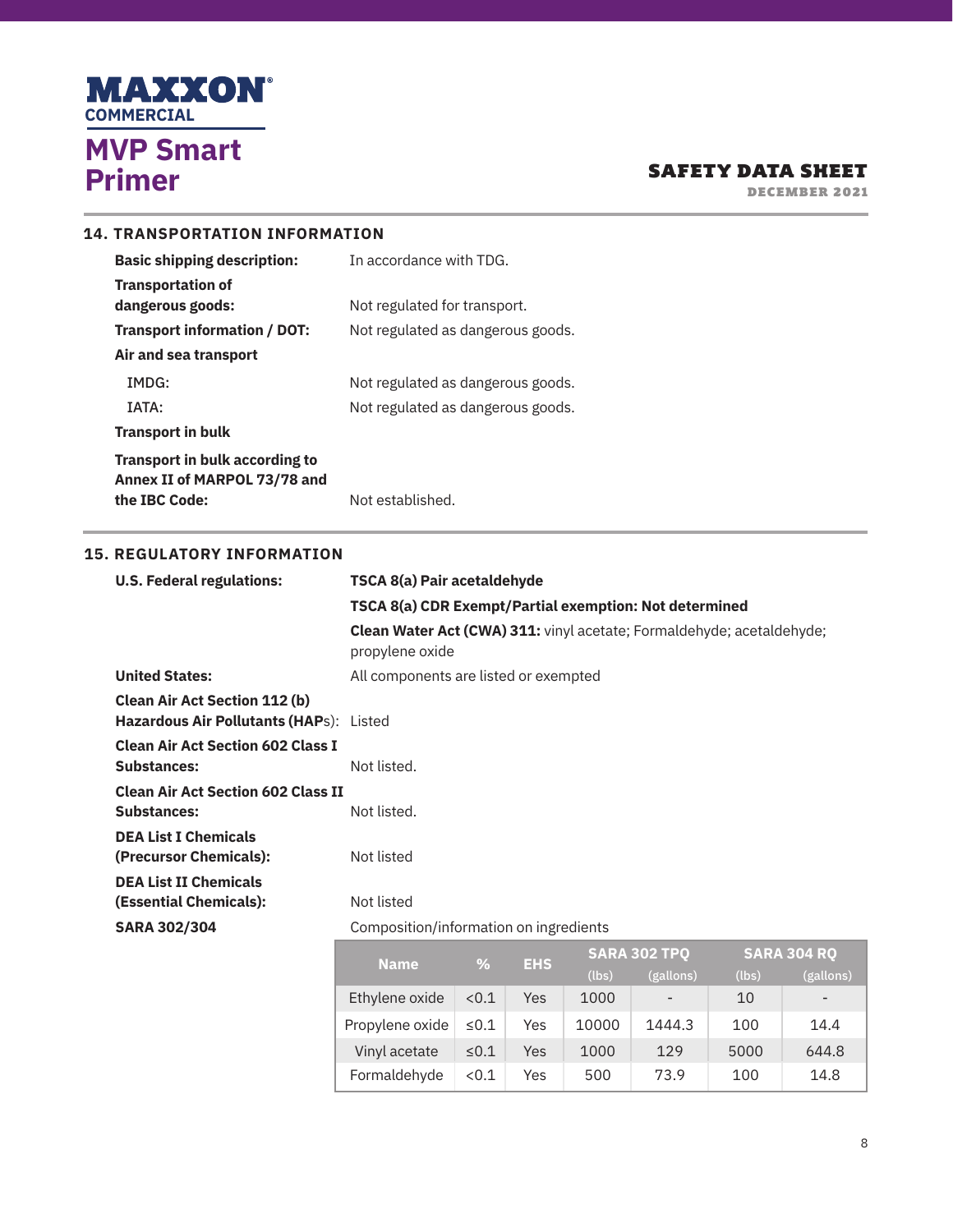

DECEMBER 2021

|                                                      | <b>15. REGULATORY INFORMATION</b> Continued                                                                                       |                                                                                      |  |  |
|------------------------------------------------------|-----------------------------------------------------------------------------------------------------------------------------------|--------------------------------------------------------------------------------------|--|--|
|                                                      | <b>SARA 304 RQ:</b>                                                                                                               | 5888241.2 lbs / 2673261.5 kg                                                         |  |  |
|                                                      | <b>SARA 311/312</b>                                                                                                               |                                                                                      |  |  |
|                                                      | <b>Classifications:</b>                                                                                                           | ACUTE TOXICITY (oral) - Category 4                                                   |  |  |
|                                                      |                                                                                                                                   | SKIN IRRITATION - Category 2                                                         |  |  |
|                                                      |                                                                                                                                   | SERIOUS EYE DAMAGE - Category 1                                                      |  |  |
|                                                      |                                                                                                                                   | SKIN SENSITIZATION - Category 1                                                      |  |  |
|                                                      |                                                                                                                                   | CARCINOGENICITY - Category 1A                                                        |  |  |
|                                                      |                                                                                                                                   | SPECIFIC TARGET ORGAN TOXICITY (REPEATED EXPOSURE) (lungs) - Category 1              |  |  |
|                                                      | <b>US Federal regulations</b>                                                                                                     |                                                                                      |  |  |
|                                                      | This product is not known to be a "Hazardous Chemical" as defined by the OSHA HAZARD Communication<br>Standard, 29 CFR 1910.1200. |                                                                                      |  |  |
|                                                      | <b>TSCA Section 12(b)</b><br><b>Export Notification</b><br>(40 CFR 707, Subpt.D):                                                 | Not regulated                                                                        |  |  |
| <b>CERCLA Hazardous Substance List (40 CFR302.4)</b> |                                                                                                                                   |                                                                                      |  |  |
|                                                      | <b>Ammonium hydroxide</b>                                                                                                         |                                                                                      |  |  |
|                                                      | (CAS 1336-21-6):                                                                                                                  | Listed                                                                               |  |  |
|                                                      | <b>SARA 304 Emergency</b><br>release notification:                                                                                | Not regulated                                                                        |  |  |
|                                                      | <b>OSHA Specifically Regulated</b>                                                                                                |                                                                                      |  |  |
|                                                      | <b>Substances</b><br>(29 CFR 1910.1001-1053):                                                                                     | Not regulated                                                                        |  |  |
|                                                      | <b>Toxic Substances</b>                                                                                                           |                                                                                      |  |  |
|                                                      | <b>Control Act (TSCA):</b>                                                                                                        | All components of the mixture on the TSCA 8(b) Inventory are designated<br>"active". |  |  |
|                                                      | <b>Superfund Amendments and Reauthorization Act of 1986 (SARA)</b>                                                                |                                                                                      |  |  |
|                                                      | <b>SARA 302 Extremely</b><br>hazardous substance:                                                                                 | <b>Not Listed</b>                                                                    |  |  |
|                                                      | SARA 311/312 Hazardous                                                                                                            |                                                                                      |  |  |

chemical: No SARA 313 (TRI reporting): Not regulated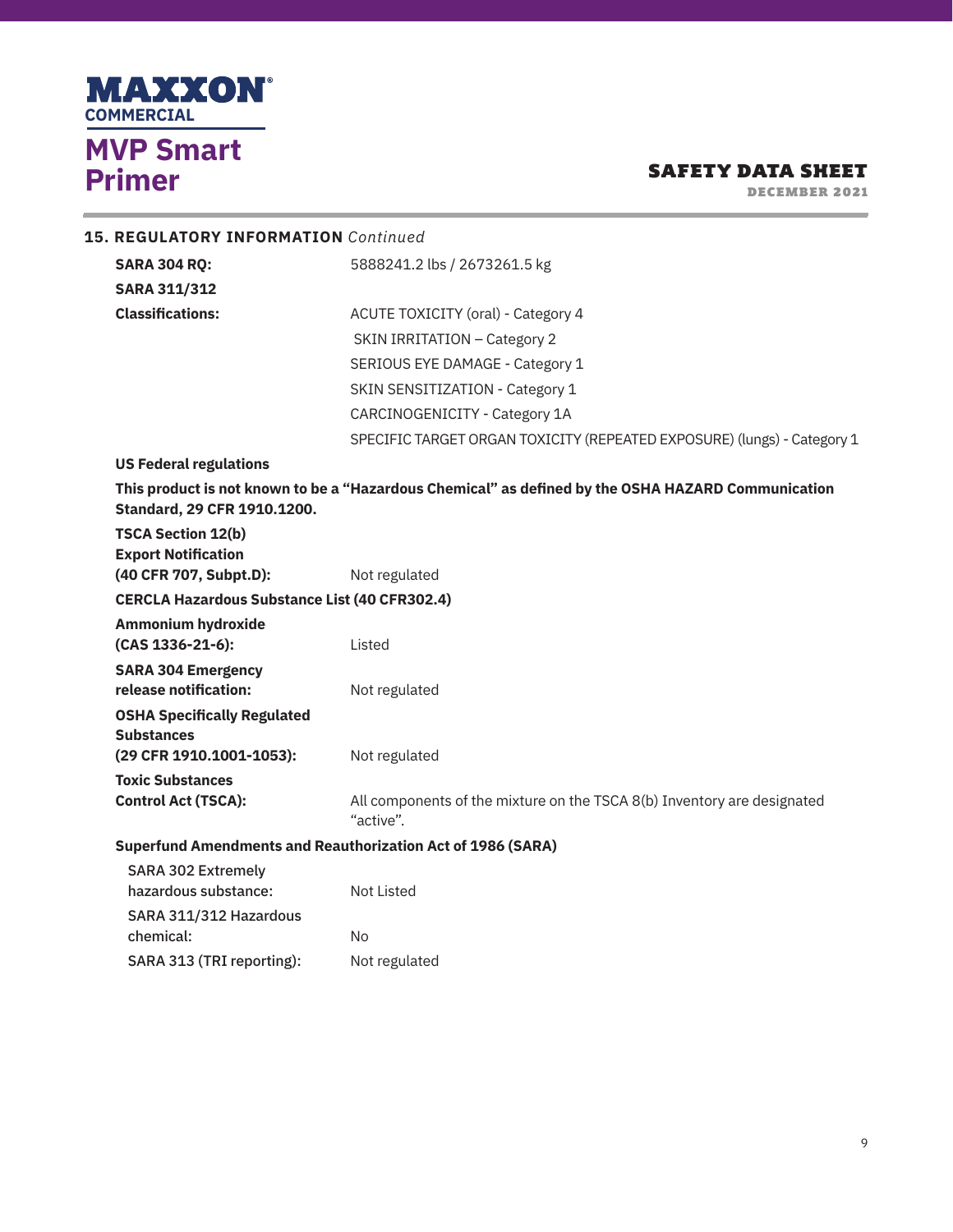

DECEMBER 2021

## **15. REGULATORY INFORMATION** *Continued*

## **Other federal regulations**

| Clean Air Act (CAA) Section 112<br><b>Hazardous Air Pollutants</b><br>(HAPs) List:             | Not regulated                                                                                                                                                                            |
|------------------------------------------------------------------------------------------------|------------------------------------------------------------------------------------------------------------------------------------------------------------------------------------------|
| <b>Clean Air Act (CAA) Section</b><br>112(r) Accidental Release<br>Prevention (40 CFR 68.130): | Not regulated                                                                                                                                                                            |
| Safe Drinking Water<br>Act (SDWA):                                                             | Not regulated                                                                                                                                                                            |
| <b>US state regulations</b>                                                                    |                                                                                                                                                                                          |
| US. Massachusetts RTK -<br>Substance List:                                                     | Ammonium hydroxide (CAS 1336-21-6)                                                                                                                                                       |
| US. New Jersey Worker and<br>Community Right-to-Know Act:                                      | Ammonium hydroxide (CAS 1336-21-6)                                                                                                                                                       |
| US. Pennsylvania Worker and                                                                    | Community Right-to-Know Law: Ammonium hydroxide (CAS 1336-21-6)                                                                                                                          |
| US. Rhode Island RTK:                                                                          | Not regulated.                                                                                                                                                                           |
| <b>California Proposition 65:</b>                                                              | <b>WARNING:</b> This product can expose you to Silica, crystalline, which is known<br>to the State of California to cause cancer. For more information go to www.<br>P65Warnings.ca.gov. |

| <b>COUNTRY(IES) OR REGION</b> | <b>INVENTORY NAME</b>                                                     | <b>ON INVENTORY</b><br>$(YES/NO)^*$ |
|-------------------------------|---------------------------------------------------------------------------|-------------------------------------|
| Australia                     | Australian Inventory of Chemical Substances (AICS)                        | <b>Yes</b>                          |
| Canada                        | Domestic Substances List (DSL)                                            | Yes                                 |
| Canada                        | Non-Domestic Substances List (NDSL)                                       | <b>No</b>                           |
| China                         | Inventory of Existing Chemical Substances in China (IECSC)                | Yes                                 |
| Europe                        | European Inventory of existing Commercial Chemical<br>Substances (EINECS) | <b>Yes</b>                          |
| Europe                        | European List of Notified Chemical Substances (ENCS)                      | No                                  |
| Japan                         | Inventory of Existing and New Chemical Substances (ENCS)                  | <b>Yes</b>                          |
| Korea                         | Existing Chemicals List (ECL)                                             | Yes                                 |
| New Zealand                   | New Zealand Inventory                                                     | <b>Yes</b>                          |
| Philippines                   | Philippine Inventory of Chemicals and Chemical Substances<br>(PICCS)      | Yes                                 |
| Taiwan                        | Taiwan Chemical Substance Inventory (TCSI)                                | <b>Yes</b>                          |
| United States & Puerto Rico   | Toxic Substances Control Act (TSCA) Inventory                             | Yes<br>고0                           |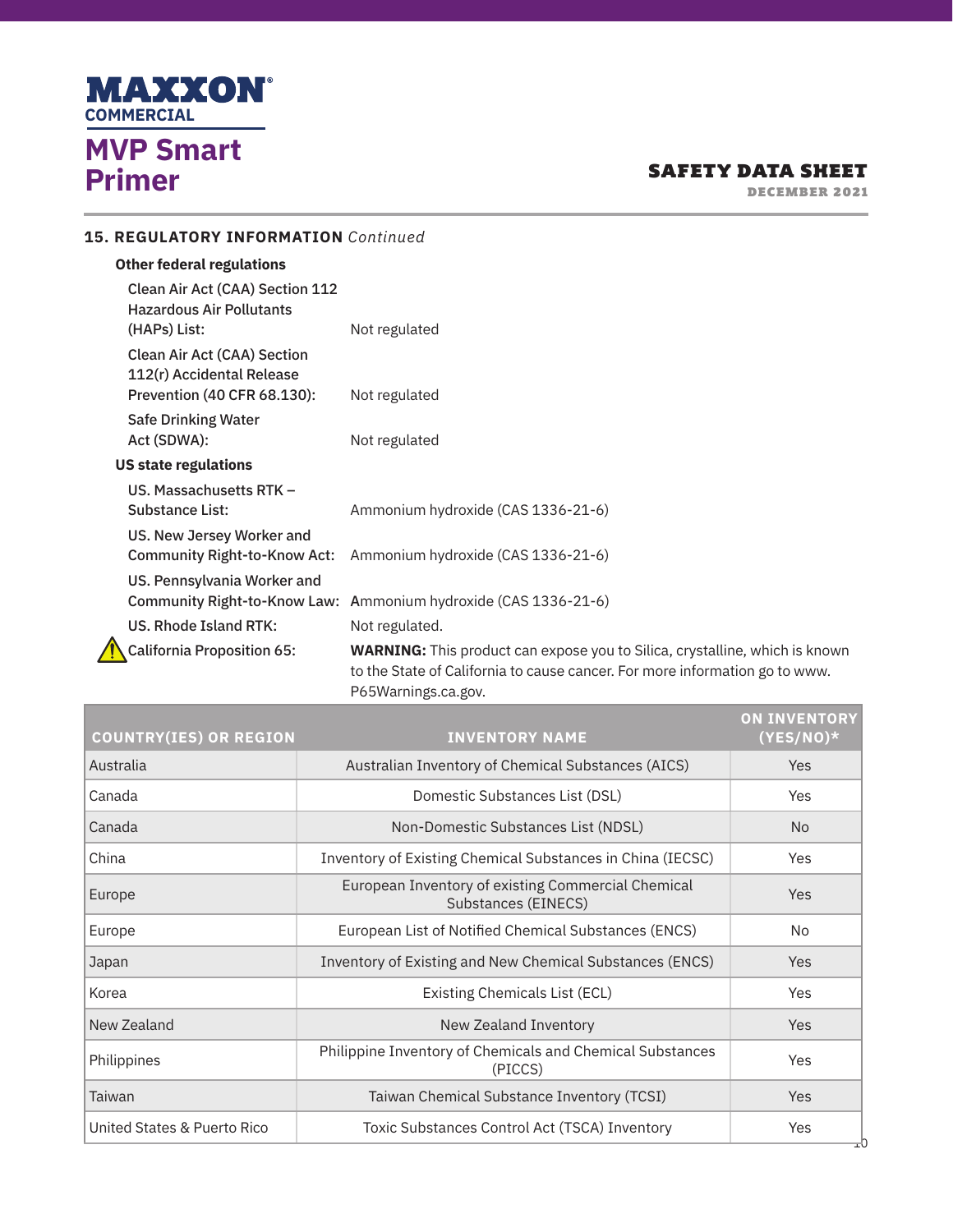

DECEMBER 2021

### **15. REGULATORY INFORMATION** *Continued*

#### **International Inventories**

| <b>COUNTRY(IES) OR</b><br><b>REGION</b> | <b>INVENTORY NAME</b>                                                     | <b>ON INVENTORY</b><br>$(YES/NO)^*$ |
|-----------------------------------------|---------------------------------------------------------------------------|-------------------------------------|
| Australia                               | Australian Inventory of Chemical Substances (AICS)                        | Yes                                 |
| Canada                                  | Domestic Substances List (DSL)                                            | Yes                                 |
| Canada                                  | Non-Domestic Substances List (NDSL)                                       | <b>No</b>                           |
| China                                   | Inventory of Existing Chemical Substances in China (IECSC)                | Yes                                 |
| Europe                                  | European Inventory of existing Commercial Chemical<br>Substances (EINECS) | Yes                                 |
| Europe                                  | European List of Notified Chemical Substances (ENCS)                      | <b>No</b>                           |
| Japan                                   | Inventory of Existing and New Chemical Substances (ENCS)                  | Yes                                 |
| Korea                                   | Existing Chemicals List (ECL)                                             | Yes                                 |
| New Zealand                             | New Zealand Inventory                                                     | Yes                                 |
| Philippines                             | Philippine Inventory of Chemicals and Chemical Substances<br>(PICCS)      |                                     |
| Taiwan                                  | Taiwan Chemical Substance Inventory (TCSI)                                | <b>Yes</b>                          |
| United States & Puerto Rico             | Toxic Substances Control Act (TSCA) Inventory                             | Yes                                 |

\*A "Yes" indicates this product complies with the inventory requirements administered by the governing country(ies). A "No" indicates that one or more components of the product are not listed or exempt from listing on the inventory administered by the governing country(ies).